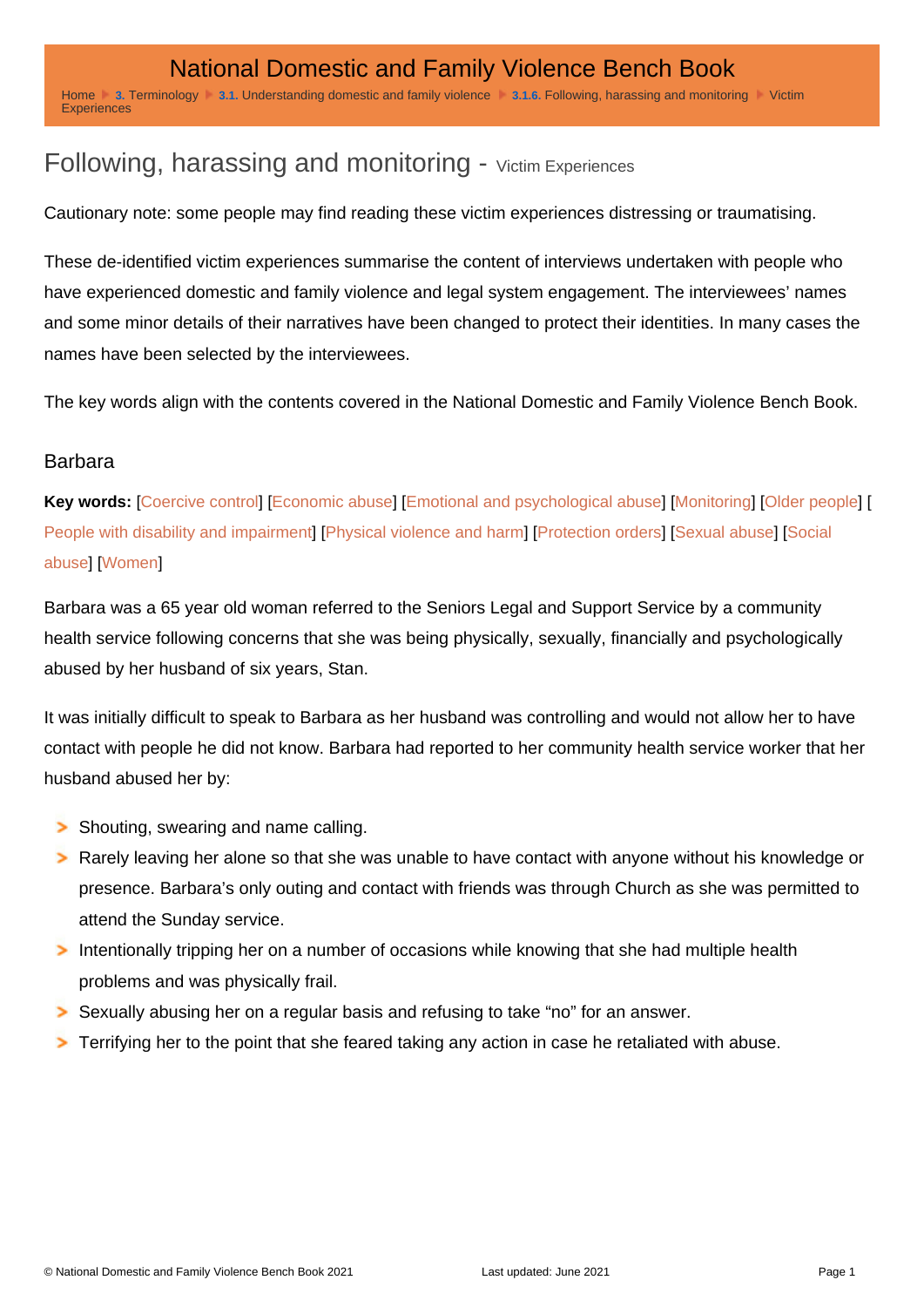In addition, Barbara was financially dependent on her husband and he controlled all their finances. She was unable to receive social security benefits because of her husband's income and assets. Barbara owned the house she and her husband were living in and she was fearful that he would "trash the house" if she left him.

Barbara informed the Seniors Legal and Support Service that her husband became abusive soon after they married. His son was also disrespectful towards Barbara and she was anxious that he would move in with them. Barbara had no contact with her own daughter from a previous relationship although she did have a close relationship with her sister who lived in Adelaide. Her sister contacted her by phone daily but was unable to provide practical assistance due to distance. Her sister was also afraid of Stan.

Barbara had become socially isolated during her marriage to Stan and had lost contact with many friends and family at his insistence. She had several serious medical conditions and had been advised that her prognosis is poor and she should not expect to live long.

Barbara instructed the Seniors Legal and Support Service that she would like her husband out of her life so that she could "live in peace" for the remainder of her life.

The solicitor and social worker made initial contact by phone when Stan was at work. Barbara was provided with immediate advice on her options for a DVO and an ouster condition. Barbara was reluctant to act on this fearing that her husband's abuse and violence would escalate if he discovered she had sought legal advice. Domestic violence counselling and support was provided to Barbara in partnership with community services to help her make clear decisions about her safety and future. Safety plans put in place while Barbara continued to live with her husband.

The Seniors Legal and Support Service solicitor helped Barbara to draft a DVO application with ouster condition when Barbara decided she would separate from her husband. Care was taken to ensure her safety during this process - Barbara was only seen in a safe place, and phone calls were only made to her mobile at times when it was safe to ring. The Seniors Legal and Support Service solicitor provided legal representation for her DVO application.

The solicitor also provided advice regarding Stan and Barbara's Binding Financial Agreement and liaised with Barbara's community health service worker to assist with an application to Centrelink for income support.